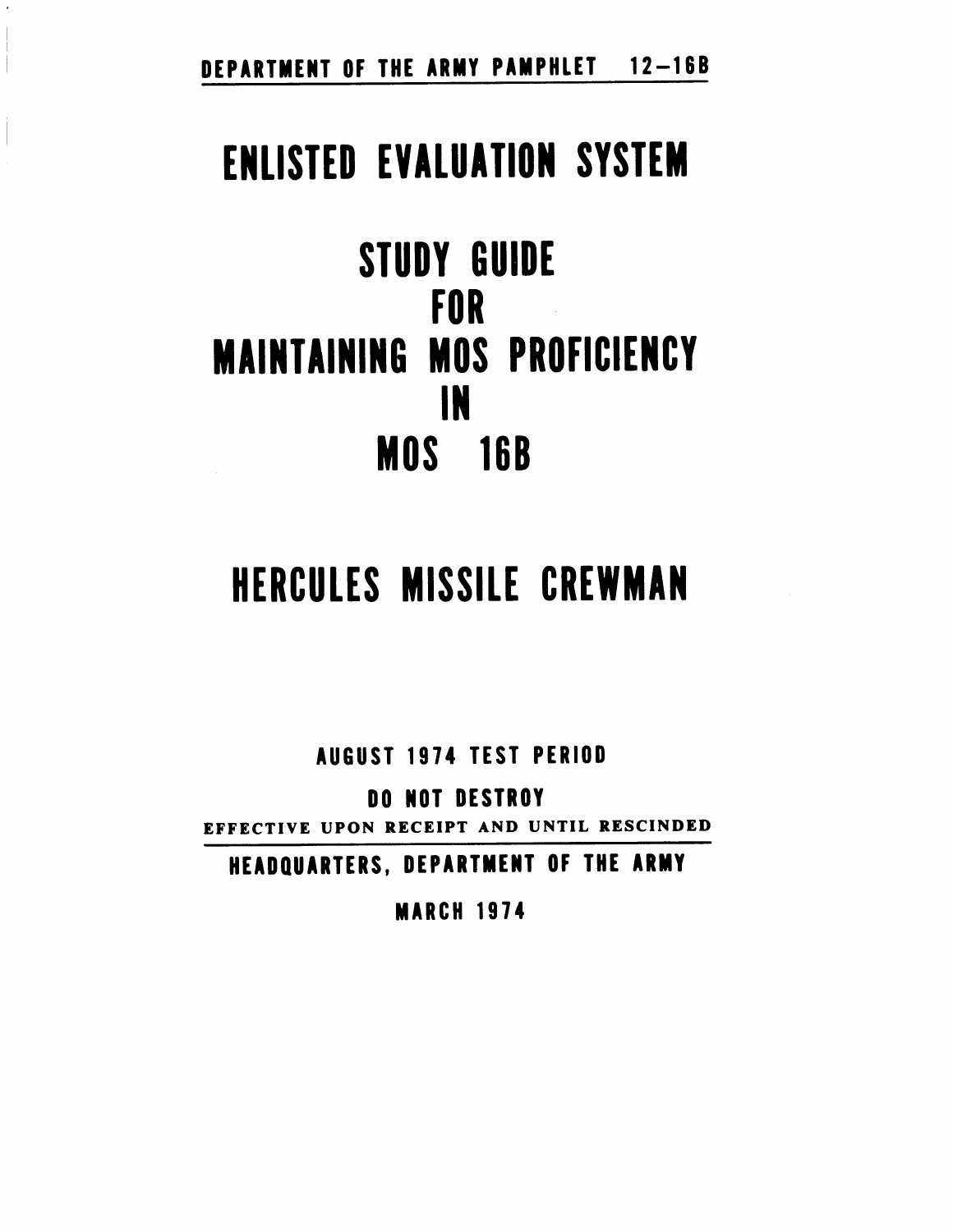No.  $12 - 16B$ 

#### \*Pam  $12 - 16B$ HEADQUAR'TERS, DEPARTMENT OF THE ARMY, WASHINGTON,D.C. 20310, 8 March 1974

1. Purpose. To provide you with information that will aid you in maintaining and improving proficiency in your MOS and in taking your MOS evaluation test.

2. Scope. The MOS test you will take is designed to determine how proficient you are in solving problems relating to the ENTIRE SCOPE of your MOS code. Don't make the mistake of believing that the job you are performing and the training you have received will, without additional work and study, prepare you for the test. You MUST know the WHOLE THING! AR 6ll-2O1, Enlisted Military Occupational Specialties (AR 6ll-202 for classified specialties), has a description of your MOS code. Read it to get an idea of what the Department of the Army expects you to be able to do.

3. Major areas. An appendix in this pamphlet lists the Major Areas for your MOS code. These are the activities of your MOS code in which you will be tested. You will profit from frequent referral to them while preparing for your test.

4. Study material. The appendix of this pamphlet which contains the Major Areas for your MOS code also contains a list of references on which your test is based. Although you will rarely, if ever, find a question on your test that is a direct extract from the references, there will be no questions in your test that are not based on the references given. There will be questions on all references. Copies of the references may not be easy to obtain. Your first sergeant or commander should be able to help you. If you are on a post with an Army Education Center, you should be able to find everything you need there. In the event a reference is changed or becomes obsolete before you take your test, study the most current information available.

5. Study habits. Hopefully, you have already developed good study habits. However, if you haven't, it is recommended that you request assistance from your chain of command and/or Army Education Center. It is strongly recommended that you enroll in any group study sessions offered by your command. Experience indicates that many soldiers do much better when they undertake the study mission as a joint venture. Make studying a year-round habit. Don't depend on cramming!

6. Training courses. The appendix that contains your study references may also contain a list of Department of the Army Correspondence Courses in which you are encouraged to enroll. Your first sergeant, training NCO, personnel officer, commander or educational advisor can assist you to do so. Department of the Army Pamphlet 35I-2O contains all the information they will need. Those who have enrolled in correspondence courses report favorably on the quality of assistance and study material provided.

1

tThis pamphlet supersedes DA Pam l2-l68 for the August 1973 test period.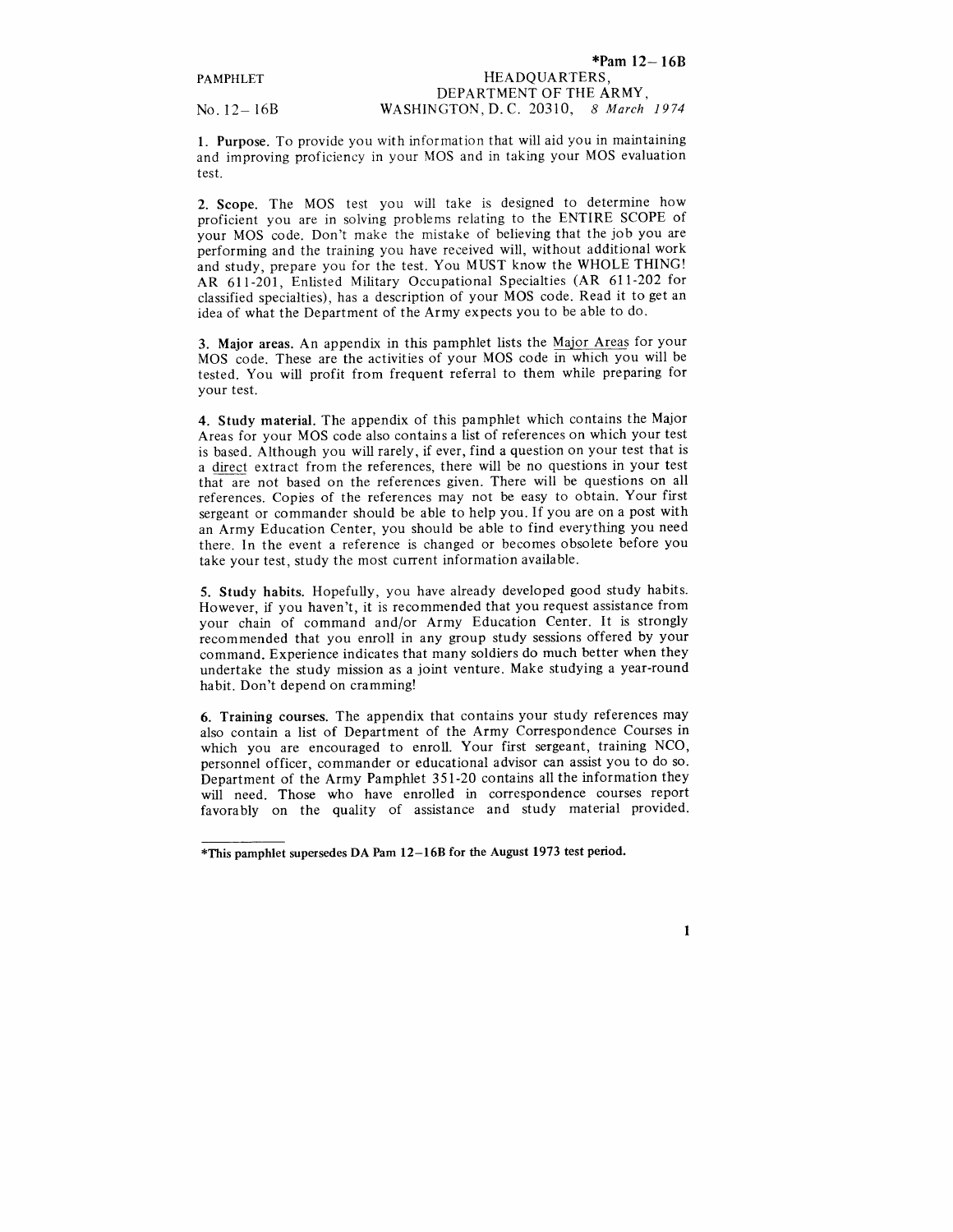(Department of the Army Pamphlet 350-10 contains all required information on the Army's formal schools while US Armed Forces Institute (USAFI) 1972 catalog (l6th Edition) lists all USAFI courses available to improve your military and civilian education.) Remember, all these publications are available at your Army Education Center and your education advisor is ready to give all the assistance you need.

7. Taking the MOS test. You will be notified of the date, time, and location of testing. You are required to report at the designated time and place. Study materials, including notes and guides, are NOT to be used while taking the test. Should any special materials be required for your test, you will be told what to bring. You may bring a slide rule if you desire. Scratch paper will be provided, if needed. Be sure to answer every question to the best of your ability. If any questions appear unclear to you, mark the answer you consider the best.

8. Scores. Your score will play a big role'in determining whether you will receive the rewards for proficiency, such as promotion, advanced education, and pro-pay or whether you may find yourself denied reenlistment or retention in the service. For active Army personnel (PMOS or SMoS), evaluation scores are computed based on the score you receive on your MOS evaluation test (and on your MOS performance test, if administered) and the scores carried forward from your efficiency reports. For Reserve Component personnel not on active duty, scores are based only on the tests administered. See Chapter 5 of AR 600-200 and DA Pamphlet 611-8 for a more thorough expianation of the enlisted evaluation system.

9. Report. The Enlisted Evaluation Center at Fort Benjamin Harrison will send you a report (USAEEC Form 10) through your Test Control Officer and command channels that will advise you on how you perform on the test. (If you are in the Active Army, your report will also reflect your Efficiency Report standing.) when your report arrives at your unit, your commander wiil discuss it with you and, if warranted, suggest ways in which you might improve.

10. Retention of the MoS study guide. Keep this study guide until you receive the one for next year. Use it for your year-round study guide. you will probably find that next year's publication will be very much like this one. Generally, the most frequent reason for change is to update the references. Use the most current study guide available, but don't neglect your studies because you are waiting for a new one.

> The proponent agency of this pamphlet is the US Army Military Personnel Center. Users are invited to send comments and suggested improvements on DA Form 2O2B (Recommended Changes to Publications) to Commander, US Army Enlisted Evaluation Center, ATTN: EPEECE, Bldg 1, Fort Benjamin Harrison, IN 46249.

By Order of the Secretary of the Army:

Official: VERNE L. BOWERS, Maior General, United States Army, The Adjutant General.

CREIGHTON W. ABRAMS. General, United States Army. Chief of Staff.

2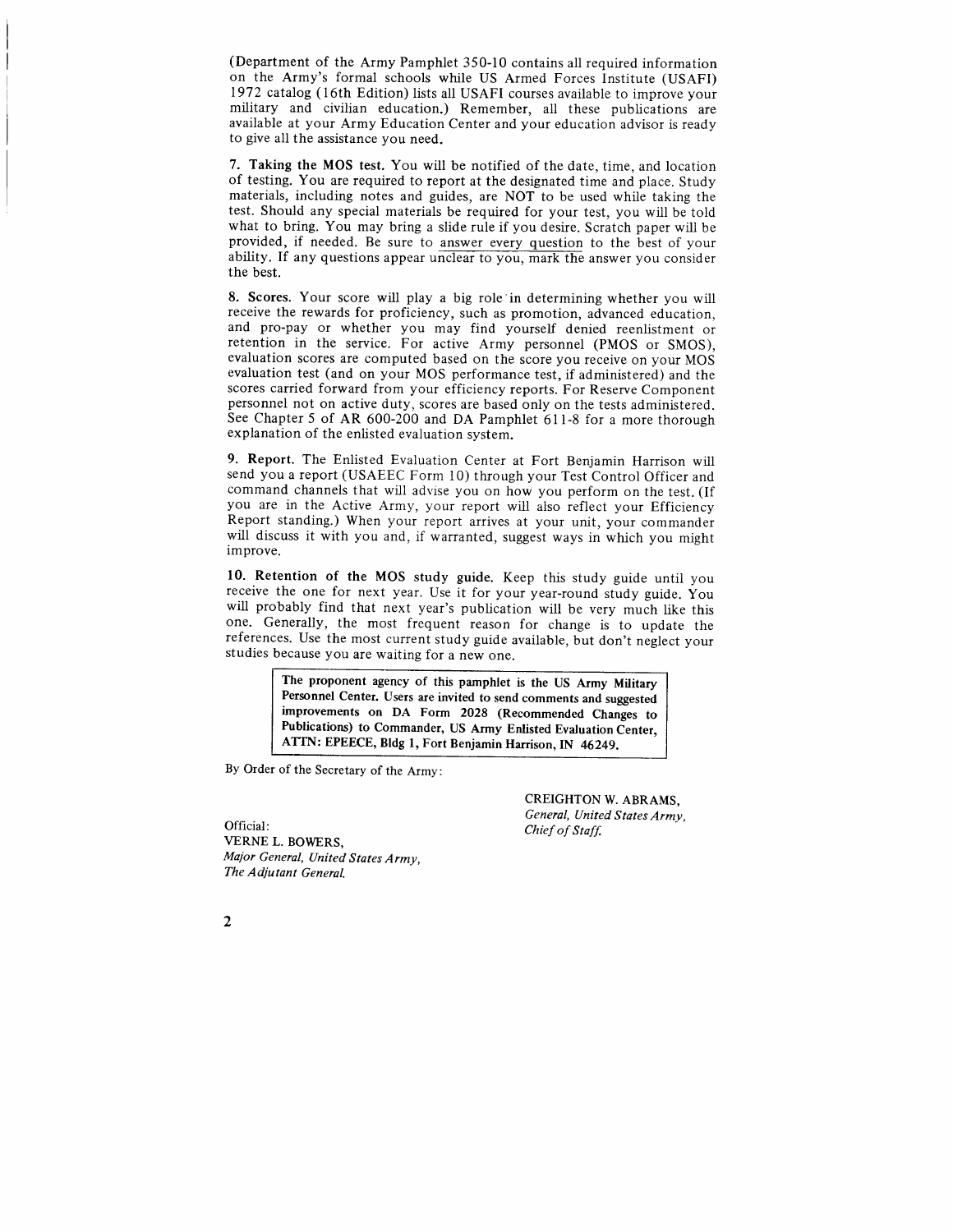#### **APPENDIX A**

# MOSC 16B10/20

#### MAJOR AREAS

- I. NIKE HERCULES GUIDED MISSILE, MISSILE ASSEMBLY. AND CHECKOUT.
	- 1-1. Functions and theory of operation of the Nike Hercules missile and components.
	- 1-2. Assembly and test of the Nike Hercules missile; forward and aft body sections, warhead section, rocket motor, and associated missile components.
	- 1-3. Checkout and installation of missile explosive components and final preparation procedures.
- 2. OPERATION OF NIKE HERCULES LAUNCHING AREA EQUIPMENT.
	- 2-1. Operation of trailer-mounted launching control station; launching control console and flight simulator group.
	- 2-2. Operation of launching section equipment; section control group, launcher control indicator, monorail launcher, and associated equipment.
	- 2-3. Operation and use of related items of equipment, such as missile firing simulator, firing sequence indicator, intrabattery communication system, and auxiliary launching platoon equipment.
	- 2-4. Generators and converters.
- 3. CHECKS AND MAINTENANCE OF MISSILE AND LAUNCHING AREA EQUIPMENT. Performs daily, weekly, and monthiy checks, adjustments, and lubrication of launching area equipment; corrective maintenance procedures to include completeness and use of TAMMS; and use of tools and test equipment.
	- 3-1. Nike Hercules missile; air and oil servicing of the hydraulic pumping unit.
	- 3-2. Monorail launcher and associated equipment; section control group, launcher control indicator, and launching control group.
	- 3-3. Operational checks; prefire, automatic fire and launch order, launcher acquire and command, gyro-azimuth transmission, and command calibration.
	- 3-4. Preventive maintenance of Nike Hercules communications equipment and other launching platoon equipment.
	- 3-5. Use of tools and test and handling equipment.
- 4. BATTERY OPERATIONS.
	- 4-1. Employment of Nike Hercuies missile and associated equipment; battery operations, capabilities, alert status, condition of readiness, and surface-to-surface requirements.
	- 4-2. March order and emplacement of launching platoon equipment; orientation and alinement.
	- 4-3. Safeguarding defense information and nuclear surety.

 $\overline{\mathbf{3}}$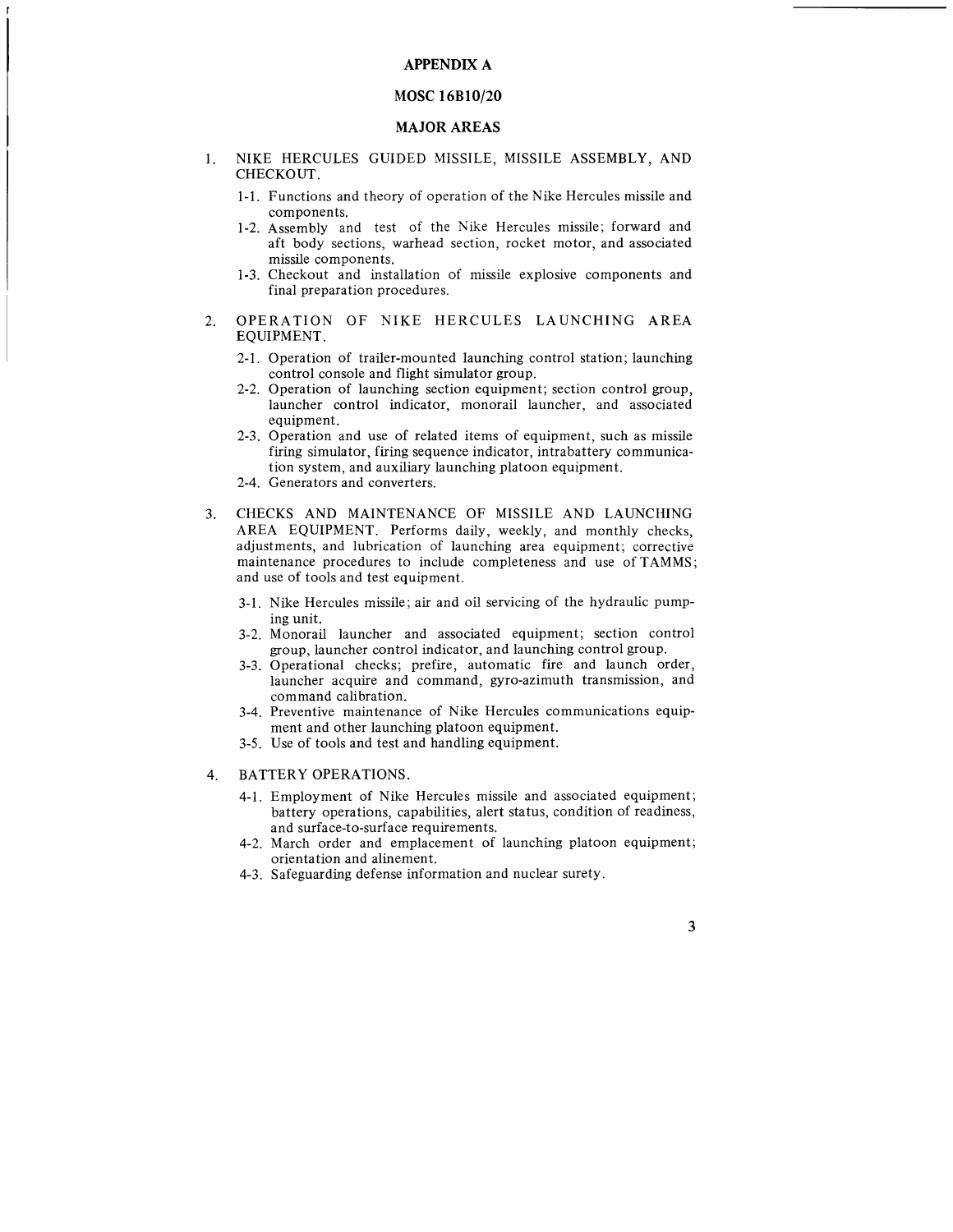# 5. EMERGENCY ACTIONS AND SAFETY.

- 5-1. Isolation and disarm.
- 5-2. Emergency destruct of missiles and launching platoon equipment; sequence, proper placement, and use of explosives.
- 5-3. Nuclear accidents and incidents
- 5-4. Safety: proper groundings, safety signs and precautions, explosive, and equipment operations.

### 6. MOVEMENT AND STORAGE PROCEDURES.

- 6-1. Packaglng of missile, missile components, explosive components, and launching platoon equipment. Use of desiccants and air or nitrogen, markings, signs, storage inspections, and maintenance of records.
- 6-2. Movement procedures: preparation for movement of ready round within launching area, movement through public environment, signs, markings, and vehicle requirements.

# STUDY REFERENCES

The numbers to the right of the page correspond with the major areas of your test and indicate the major area(s) to which each reference applies.

REFERENCES MAJOR AREAS

Ť

 $\ddot{\mathrm{i}}$ 

| <b>Army Regulations</b>                                                                      |  |
|----------------------------------------------------------------------------------------------|--|
|                                                                                              |  |
|                                                                                              |  |
| <b>Field Manuals</b>                                                                         |  |
|                                                                                              |  |
|                                                                                              |  |
| <b>Lubrication Order</b>                                                                     |  |
|                                                                                              |  |
| <b>Technical Manuals</b>                                                                     |  |
| (C) 9-1100-250-12, 30 Jun 67, C 21-1, Sections 2-4, 8, 10-12,                                |  |
|                                                                                              |  |
|                                                                                              |  |
| 9-1410-250-12/1, 27 Nov 67, C 8, Chapters 3, 4, 9, 10, 15 1, 3, 5, 6                         |  |
| (C) 9-1410-250-12/2, 27 Nov 67, C 1, Chapters 2, 3 1, 3, 6                                   |  |
| 9-1425-250-12/1, 25 Mar 68, C 3, Chapter 4 2, 3                                              |  |
| 9-1440-250-10/1, 29 Nov 65, C 2, Chapters 2-4 2, 3                                           |  |
| 9-1440-250-12/1, 28 Jun 65, C 12, Sections II, III; Appendix I 2–5                           |  |
| 9-1440-250-12/2, 29 Aug 66, C 2, Chapters 2–4, 8 $\ldots \ldots \ldots \ldots \ldots 2-4, 6$ |  |
| 9-1440-250-20/1, 22 Mar 65, C 5, Chapters 2, 3 2, 5                                          |  |
| (C) 9-1440-250-20/2, 9 Apr 65, C 6, Chapter 2 2, 3                                           |  |
| 9-1450-250-12, 26 May 64, C 2, Chapter 4 3                                                   |  |

 $\overline{\mathbf{4}}$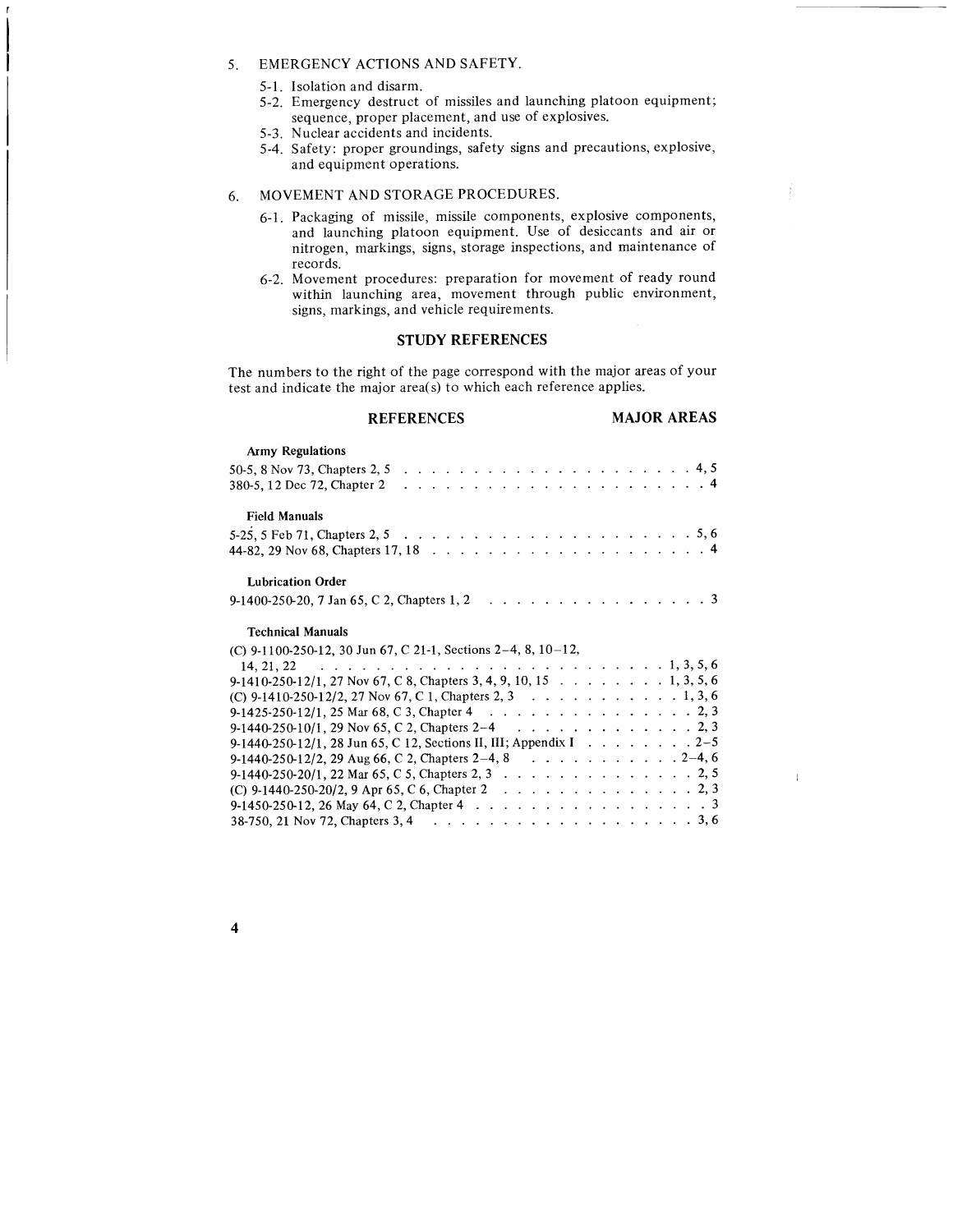#### TRAINING COURSES

The courses and/or subcourses which will help you most are:

Subcourse Number

Subcourse Title

ATR DEFENSE 800

Nike Hercules Missile Crewman, Part I (16B20)

#### APPENDIX B

#### MOSC I6840

#### MAJOR AREAS

- 1. NIKE HERCULES GUIDED MISSILE, MISSILE ASSEMBLY, AND CHECKOUT.
	- l-1. Assists and supervises assembly of missile and missile components.
	- 1-2. Operation of the missile guidance, hydraulic, and propulsion systems and components.
	- 1-3. Assists and supervises in the assembly, final preparation, and test of ready round in launching area.
	- <sup>I</sup>-4. Assists and supervises in checkout and installation of missile explosive components.
- $2.$ OPERATION OF NIKE HERCULES LAUNCHING AREA EQUIPMENT.
	- 2-1. Operation of trailer-mounted launching control station; launching control console group.
	- 2-2. Operation of launching section equipment; section control group, launcher control indicator, and monorail launcher.
	- 2-3. Assists and supervises operation and use of related items of equipment; missile flight simulator, intrabattery communication system, auxiliary launching platoon equipment, generators, and converters.
- CHECKS AND MAINTENANCE OF MISSILE AND LAUNCHING AREA EQUIPMENT. Supervises and performs daily, weekly, and monthly checks, adjustments, and lubrication of major components, corrective maintenance procedures, preventive maintenance procedures, preventive maintenance using TAMMS, responsibilities and intervals, and use of tools and test equipment. 3.
	- 3-1. Monorail launcher and associated equipment; section control group, launcher control indicator, and launching control group.
	- 3-2. Nike Hercules missile; air and oil servicing of the hydraulic pumping unit.
	- 3-3. Coordinates, assists, and supervises operational checks; automatic fire and launch order, launcher-acquire and command, gyroazimuth transmission. and command calibration.
	- 3-4. Supervises and performs preventive maintenance of Nike Hercules communications equipment.
	- 3-5. Supervises techniques and procedures in the use of tools and test and handling equipment.

5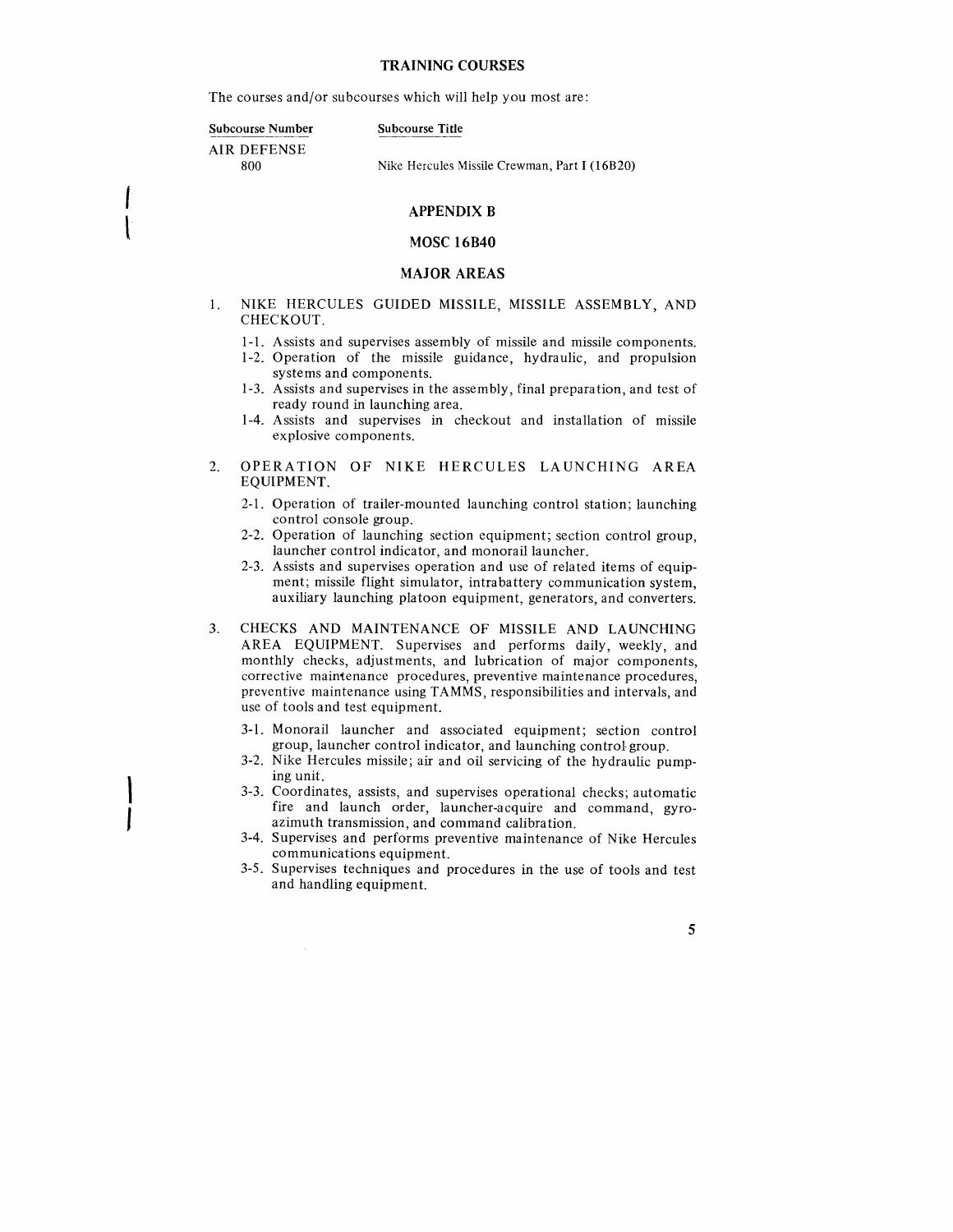# 4. BATTERY OPERATION AND ADMINISTRATION.

- 4-1. Assists and supervises preparation for march order launching platoon equipment.
- 4-2. Coordinates and supervises emplacement of launching platoon equipment.
- 4-3. Coordinates tactics and employment of the Nike Hercules missile and associated equipment; battery operations, capabilities, alert status, conditions of readiness, and surface-to-surface missile requirements.
- 4-4. Safeguarding defense information and nuclear surety.

#### 5. EMERGENCY ACTIONS AND SAFETY.

- 5-1. Coordinates, assists, and supervises emergency actions, such as procedures for misfire, disarm, emergency destruct, isolation, and NAICP.
- 5-2. Safety, such as installation of grounding rods and safety signs; safety precautions when using test and handling equipment and explosive operations.

### 6. MOVEMENT AND STORAGE PROCEDURES.

- 6-1. Assists and supervises movement of Nike Hercules missile in an assembled ready round configuration; shipment of explosives to include warhead sections; proper marking of containers; signs and vehicle requirements.
- 6-2. Performs and supervises storage procedures for Nike Hercules missile, explosive components, and launching platoon equipment; procedures for packaging missile and missile components: storage inspections and maintenance of records using TAMMS.

# STUDY REFERENCES

The numbers to the right of the page correspond with the major areas of your test and indicate the major area(s) to which each reference applies.

| <b>REFERENCES</b>                                                      |  | <b>MAJOR AREAS</b> |
|------------------------------------------------------------------------|--|--------------------|
| <b>Army Regulations</b>                                                |  |                    |
|                                                                        |  |                    |
|                                                                        |  |                    |
| <b>Field Manuals</b>                                                   |  |                    |
|                                                                        |  |                    |
|                                                                        |  |                    |
| <b>Lubrication Order</b>                                               |  |                    |
|                                                                        |  |                    |
| <b>Technical Manuals</b>                                               |  |                    |
| (C) $9-1100-250-12$ , 30 Jun 67, C 21-1, Sections 3, 4, 8, 11, 12,     |  |                    |
|                                                                        |  |                    |
| 9-1410-250-12/1, 27 Nov 67, C 8, Chapters 3–5, 7–10, 12, 15 1, 3, 5, 6 |  |                    |

|  |   | ٦ |
|--|---|---|
|  | ٧ | ٦ |